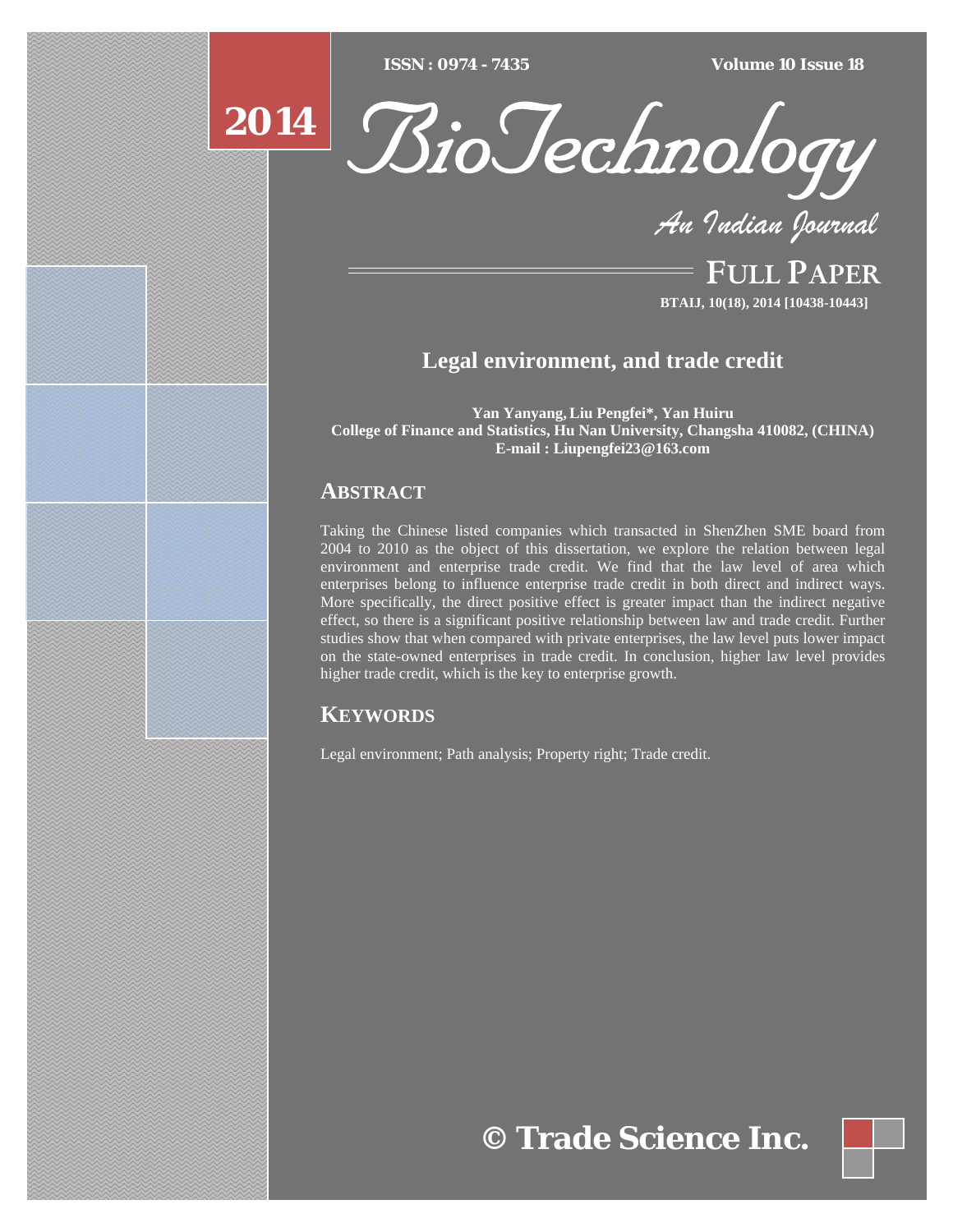#### **INTRODUCTION**

 Previous studies have indicated that a good legal environment can generally improve the country's investment climate, and reduce the borrowing rate between creditors and debtors. So the legal level can enhance the country's economic growth. Since La Porta et al**[12]** pioneered to research the "law and finance", more and more scholars begin to pay attention to the law's effect on promoting the development of financial market, increasing investment efficiency and enhancing the role of economic growth**[5]**. Based on this research, some scholars began to investigate the mechanism of how the level of legal protection promotes the economic growth from different aspects. For example, from the legal level impact of micro enterprise financing constraint conditions, some literatures study on that how is it that an rule of law involve enterprises growth**[4]**. However, as a complex and emerging issue, the rule of law level mechanism must be urgently studied from different angles

 By compared Chinese economic growth, law system and financial system with other countries, we find out that, although with relatively poor financial system and imperfect law system, the speed of Chinese economic growth is more quickly than other countries<sup>[1]</sup>. During scholar explore the mystery of Chinese economy development, trade credit gets more attention gradually. Numerous studies show that trade credit has sustained release effect on enterprise financing constraints. Under the condition of information asymmetry, enterprise often suffer bank credit discrimination, it usually turn to trade credit which is provided by the seller<sup>[3]</sup>. Trade credit can reduce the enterprise's cost of transaction, stable customer relationships and enhance enterprise cash flow**[14]**. It also can be used as the most important external way for enterprises to raise capital**[9]**. Trade credit is an important financing tool for rapid development of Chinese enterprises. Then, a problem worthy of thinking deeply is: can be law provided security for the use of enterprise trade credit? Especially in China, where capital market is not perfect, what is mechanism that legal environment affects the use of enterprise trade credit?

 The main contribution of this paper include: Firstly, we systematically research the relationship between law environment and enterprise trade credit, summarize the mechanism of the legal environment of trade credit combining with method of path analysis. Secondly, we comparative study that the related degree between law and trade credit is weaker in the in state-owned enterprise than in private enterprise. when we join the common variable nature of property right. Thirdly, this paper further extends the research on "law and finance", and have a better understanding with the factors which influence on trade credit.

#### **Theoretical analysis and research hypothesis**

 Under an imperfect financial market condition, the degree of financing constraints that enterprise may be encountered will be enhanced, so enterprise have to rely more on trade credit to alleviate the shortage of funds. Especially in the financial underdevelopment area, financing substitution of trade credit and capital allocation function both play important roles in enterprise growth**[15]**. However, in the real market, because there are problems such as asymmetric information and adverse selection between enterprises, the use of enterprise trade credit usually is constraint. The protection of law can effectively alleviate the problems with information asymmetry and moral hazard**[6]**, thus improve the use of trade credit.

 From the enterprise's development level, stronger legal protection helps to improve the efficiency of investment, it also enhances the enterprise internal management, promotes enterprise technology innovation and enterprise performance. So it transfer a good information source to enterprise which provide the trade credit, then it promote the use of enterprise trade credit. In addition, promotion of the legal and judicial system effectively protect the realization of the creditor's rights and reduce the opportunism behavior that due to contract enforcement threat<sup>[13]</sup>, it also contribute to the development of a healthy and sustained credit market<sup>[8]</sup>. Therefore, good legal environment provide information superiority and object security for the use of enterprise trade credit.

 From the bank to provide loans to enterprise, many studies show that stronger legal protection let bank provide more extensive loans and also increase the supply of credit. Improving judicial efficiency will help to reduce enterprise's credit constraints and improve the bank's loan willingness**[10]**. To achieve effective creditor rights will ensure the enterprise obtain a longer term loans and lower loan interest rates from the bank<sup>[11]</sup>. However, the alternative hypothesis shows that enterprise will reduce the use of trade credit if it can obtain more bank loans. Especially with the background of emerging countries and transition countries, trade credit is often used as an alternative bank credit for external financing**[7]**. From this point view, higher law level loosen threshold that bank give loans to enterprise. Enterprise will reduce the extent of using trade credit because it suffers less financial constraints.

 Given the above analysis on the relationship of legal environment and enterprise trade credit from positive and negative two directions theory, we propose the following series of hypothesis 1:

1a: Higher law level will significantly increase the use of enterprise trade credit

1b: Higher law level will significantly reduce the use of enterprise trade credit

1c: A favorable law level for the use of enterprise trade credit is not obvious

 For a long time, China is under economic transition. The state-owned economy occupies a leading position in China's overall economy, the state-owned enterprises are undertaking strategic and social policy burden. When the stateowned enterprises suffer financing constraints, the government have to intervene the bank credit decision. So banks will provide more loans to the state-owned enterprises. This leads to more loans transfer to the state-owned enterprises provided by bank, thus, creates soft budget constraint phenomenon and makes the private enterprises lie under long-term credit discrimination from bank<sup>[2]</sup>. Compared with the private enterprises, state-owned enterprises have nature advantages both in the size of bank loan and in loan period.

 From the preceding analysis we know that higher law level will increase the bank's loan size and loan term, and reduce enterprise's reliance on trade credit. But due to the state-owned enterprise born with the characteristic of government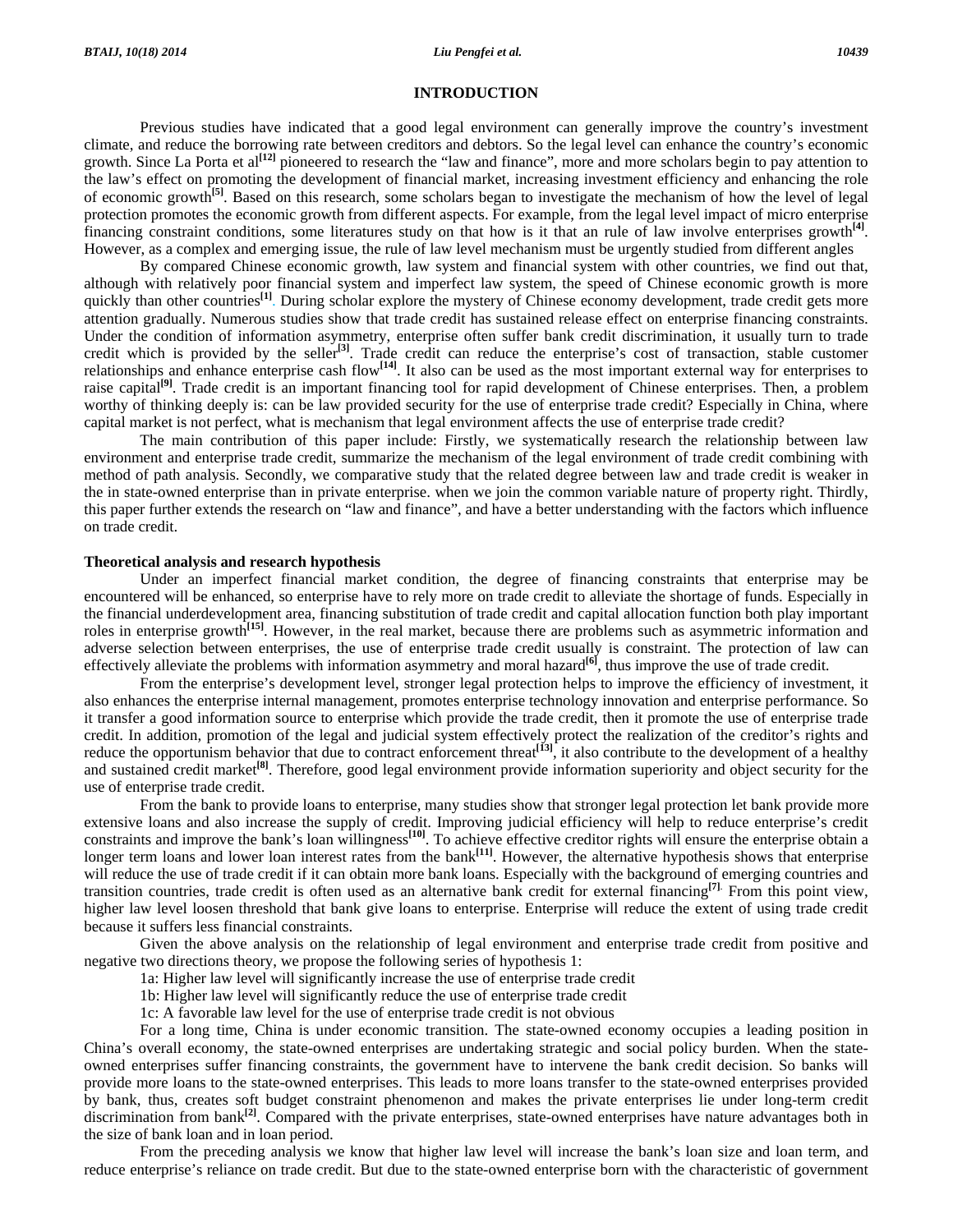policy support and implicit guarantee, undoubtedly it narrows the way that enterprise obtain bank loans. Therefore, compared to the private enterprises, because state-owned enterprises can easily acquire the bank loan, it will reduce the use of trade credit. The negative influence degree between law level and trade credit will be increased.

 Through the above research on the mechanism of enterprise property rights to trade credit, we can see that state owned enterprises will have lower financing constraints degree because of the strong support of bank loan, thus it will be less dependent on trade credit. Therefore, compared with the private enterprises, the negative effect of law level to trade credit will be increased in the state-owned enterprises. According to the series of hypothesis 1, we propose the following series of hypothesis 2:

 2a: Compared with the private enterprise, the influence degree between law level and trade credit will be weaker in the state-owned enterprises.

 2b: Compared with the private enterprise, the influence degree between law level and trade credit will be stronger in the state-owned enterprises.

### **Research and design Index construction**

### **Dependent variable: trade credit (TC)**

 We mainly investigate the impact of the area law level on the usage of enterprise trade credit. Following the mainstream literature, we use the ratio of accounts payable and notes payable to total assets as a proxy variable, to explain Trade credit.

#### **Explanatory variables: area legal environment (LEGAL); property rights (STATE)**

 To measure the area of legal environment, we adopt the index of "development of market intermediary organization and environment of the legal system" which organized in the book<sup>[16]</sup> of "NERI INDEX of Marketization of China's Provinces 2011 Report" (including 31 provinces, autonomous regions and municipalities directly under the central government) to measure. To measure the enterprise's property rights, if the actual controller of the enterprise belongs to the state-owned, the STATE value is 1. Otherwise, the STATE value is 0.

#### **Control variables: bank loans (LOAN); enterprise scale (SIZE); Enterprise age (AGE); mortgage assets ratio (COLLATERAL); enterprise growth (GROWTH); profitability of the enterprise (EPS); enterprise operating cash flow (CASH)**

 To better test the solution of this study, we refer to the domestic related literatures and then add the factors which could influence the use of the enterprise trade credit must be considered. As an important tool of enterprise finance, bank loans have a complicated relaptionship with trade credit. Our country capital market is not perfect, the instead relationship between bank loans and trade credit will be more significant. So we expect the regression coefficients is negative. Larger scale enterprises usually have stronger strength, they are more likely to obtain external financing, enterprises default probability is smaller, so more upstream enterprises were willing to provide trade credit for them. Enterprise age is the life of enterprise existence, usually the old enterprise has more credit than new enterprise, and the old enterprise will be more trade credit. Mortgage assets is the ratio of fixed assets to total assets, if enterprise have higher mortgage assets, it will obtain more trade credit. As an important indicator for measuring business performance, higher growth enterprise and profitability indicates superior prospect and more trade credit. In addition, good operating cash flow is the key to ensure the normal operation company operating, higher cash flow is often the basic guarantee for creditor being gains on schedule. Thus, if enterprise have higher cash flow, it can obtain more trade credit.

#### **Data source and choose**

 We use the data in Shenzhen Stock Exchange SME listing corporate from 2004 to 2010 years. Compared with listing corporate in A shares, second board and other types market, the scale of company in the Shenzhen SME board is smaller, their financing channel is single. We use the following criteria for sample selection: first, the observation value will be eliminated that financial, management and ownership structure are missing, the value which the enterprise's area is not obvious also will be rejected. Second, we eliminate the listing corporate sample of finance. Finally, we get the 1610 annual data of 431 companies. Among them, the company's financial management and ownership attribute data are from the CSMAR database. The data of area law level index are from Fang Gang. et.al2011 in the "NERI INDEX of Marketization of China's Provinces 2011 Report". The software of processing, calculation, path analysis and regression are EXCEL 2007, SPSS17 and STATE 10.

#### **Path analysis**

 To better clarify the mechanism of how the law legal and property right affect the usage of enterprise's trade credit, on the basis of above theoretical analysis and hypotheses, we construct a theory of path analysis (as shown in Figure 1) according to the trade credit, area law level, property right,bank loans and other key variables. Among them, law legal and property right are the model's exogenous variables, they are not influenced by other variables in the model, bank loans and trade credit are the model's endogenous variables, "e1" and "e2" are the residuals of model variables. By the above theoretical analysis the relationship of law legal, property right, bank loans and trade credit are one –way (recursive model), we use the recursive model to research and use the least squares model to estimate.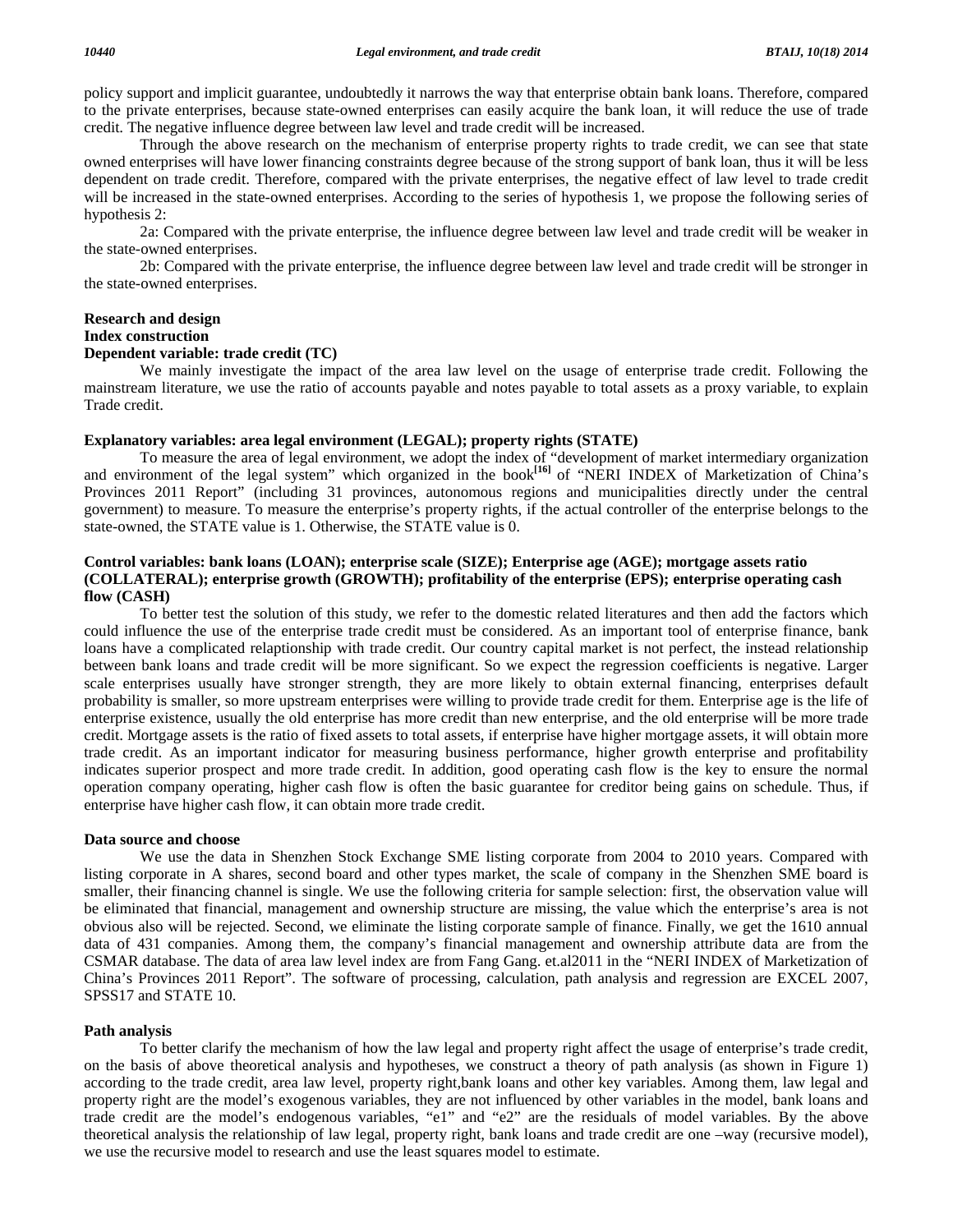All variables will be standardized. We standardized all variables, and then symbolize the result of path analysis in Figure 1. As can be seen, the direct influence value of legal level to trade credit is 0.131, the direct influence value of legal level to bank loans is 0.196, and the direct influence value of bank loans to trade credit is -0.29. Thus, two effective paths can be found in the Figure and the total effect coefficient is 0.073, hypothesis 1a get preliminary support. The direct effect value of property right of bank loans is 0.16, therefore, the total effect value of property right of bank loans is -0.0464. It is obvious that the effect of legal level of trade credit get weaker in the state-owned enterprise when we consider different property right of enterprise at the same time, the total effect value of legal level of trade credit switched from 0.196 to 0.0268. The hypothesis 2a get preliminary support. In addition, from the determination coefficient of the path analysis, we can draw a conclusion that legal level and property rights can explain 36.8% the value of bank loans, bank loans and legal level can explain 63.3% the value of trade credit. It shows that the path analysis can better illustrate the mechanism of how legal level and property right impact trade credit. Not only the above theories are validated, but it also provides support for the next regression analysis.

#### **Figure 1 : The causal model of path analysis**



#### **Empirical results analysis**

In order to study the impact of legal level of trade credit, we do following regression to test.

| variable          | Model 1.1          | Model 1.2           | Model 1.3              |
|-------------------|--------------------|---------------------|------------------------|
| <b>CONSTANT</b>   | $0.0939***(14.71)$ | $0.0913***(12.91)$  | 0.8683<br>(10.96)      |
| <b>LEGAL</b>      | $0.6099***$ (5.29) | $0.5196***$ (5.09)  | $0.4795***$<br>(4.61)  |
| <b>LOAN</b>       |                    | $-0.0144***$ (5.88) | $-0.0343***$<br>(2.91) |
| <b>SIZE</b>       |                    |                     | $0.0629***$<br>(9.41)  |
| AGE               |                    |                     | $0.0023***$<br>(3.98)  |
| <b>COLLATERAL</b> |                    |                     | 0.0248<br>(1.46)       |
| <b>GROWTH</b>     |                    |                     | $0.0675***$<br>(16.66) |
| <b>EPS</b>        |                    |                     | $0.0281***$<br>(5.77)  |
| CASH              |                    |                     | $-0.4683**$<br>(2.63)  |
| <b>YEAR</b>       | control            | control             | Control                |
| $Adj - R^2$       | 0.171              | 0.176               | 0.249                  |
| F value           | 97.95              | 104.36              | 126.11                 |

|  | <b>TABLE 1: Regression results of legal level and trade credit</b> |  |
|--|--------------------------------------------------------------------|--|
|  |                                                                    |  |

**Note: "\*\*\*, \*\*, \*" respectively express significantly at "1%,5%,10%". The value in parentheses are the T value in the corresponding estimated coefficient, it is the same in the following table.**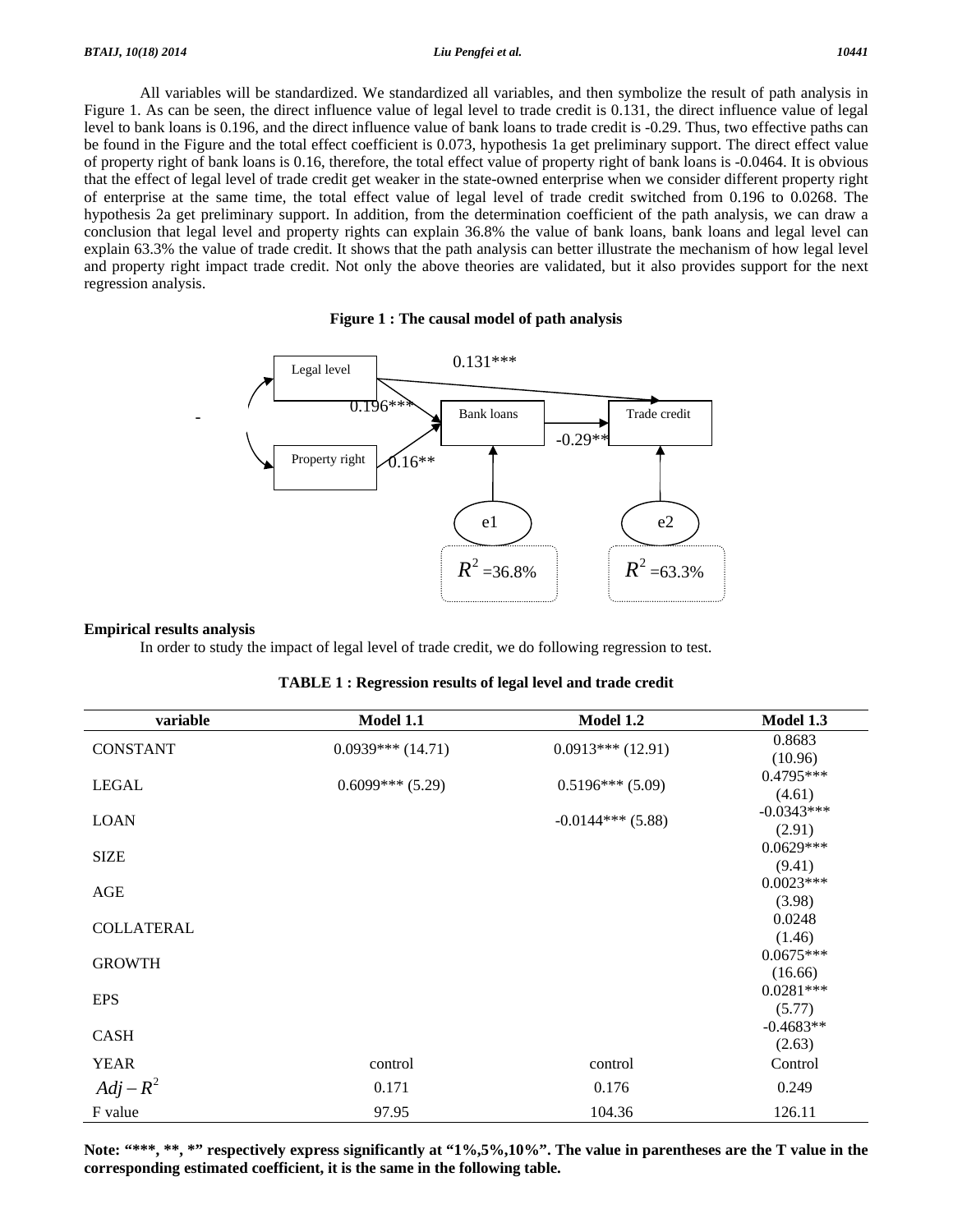As can be seen from TABLE 1, we fix the year and consider the single effect of legal level of enterprise trade credit in the first column. The coefficient of legal level (LEGAL) is 0.6099, it is significant at 1% level, it is shown that more trade credit will be used in the higher area legal level by enterprises. We consider the regression results with bank loans, the coefficients of legal level (LEGAL) and bank loans (LOAN) are 0.5196 and 0.0144, they are significant at 1% level. The result is consistent in the above theory, that is, enterprise which have more bank loan will have less trade credit use, there are significant alternative relationship between bank loans and trade credit. It is in the third column that we consider all control variables' regression result, the coefficient of legal level (LEGAL) is 0.4795, it is significant at 1% level. It shows that legal level of trade credit is still significant after we control all other factors which may be influence trade credit, and this is verifies to the hypothesis of la. In addition, the coefficient of firm size and credit has significant positive correlation. The longer term the enterprise set up, the more trade credit will be used. Business growth and earning per share will increase the use of trade credit. It is worth to illustrate that in the impact of asset mortgage of trade credit is not significant, this may be due to the upper companies which provide trade credit will pay more attention to the growth ability of the enterprise. It is contrary to our expectation that the relationship between operating cash flow and trade credit is negative, this may be that the enterprise will reduce the use of trade credit, because company have more cash flow.

 In order to test the hypothesis 2, consider different influence degree of legal level to trade credit in different property rights. we test as follow:

| <b>Variable</b>   | Model 2.1   | <b>Model 2.2</b><br>(state-owned enterprise) | Model 2.3<br>(private enterprise) | Model 2.4    |
|-------------------|-------------|----------------------------------------------|-----------------------------------|--------------|
| <b>CONSTANT</b>   | $0.0934***$ | $0.2713***$                                  | $0.5491***$                       | $0.4679***$  |
|                   | (14.17)     | (17.32)                                      | (6.98)                            | (7.94)       |
| <b>LEGAL</b>      | $0.6116***$ | $0.4276***$                                  | $0.7921***$                       | 0.5396***    |
|                   | (5.3)       | (3.87)                                       | (5.85)                            | (4.23)       |
| <b>STATA</b>      | $0.0019**$  |                                              |                                   | $0.0036**$   |
|                   | (2.35)      |                                              |                                   | (2.29)       |
|                   |             |                                              |                                   | $-0.0695**$  |
| STATE*LEGAL       |             |                                              |                                   | (1.83)       |
| <b>LOAN</b>       |             | $-0.0342***$                                 | $-0.0298*$                        | $-0.0337***$ |
|                   |             | (4.93)                                       | (1.85)                            | (3.86)       |
| <b>SIZE</b>       |             | $0.0534***$                                  | $0.0683***$                       | $0.0627***$  |
|                   |             | (8.97)                                       | (9.71)                            | (9.34)       |
|                   |             | $0.0022***$                                  | $0.0025***$                       | $0.0023***$  |
| AGE               |             | (3.74)                                       | (3.99)                            | (3.96)       |
| <b>COLLATERAL</b> |             | 0.019                                        | $0.026*$                          | 0.025        |
|                   |             | (1.09)                                       | (1.77)                            | (1.48)       |
| <b>GROWTH</b>     |             | $0.0671***$                                  | $0.068***$                        | $0.0676***$  |
|                   |             | (16.43)                                      | (16.69)                           | (16.57)      |
| <b>EPS</b>        |             | $0.0282***$                                  | $0.0283***$                       | $0.0281***$  |
|                   |             | (5.85)                                       | (5.66)                            | (5.74)       |
| <b>CASH</b>       |             | $-0.0172*$                                   | $-0.0183***$                      | $-0.0168**$  |
|                   |             | (1.87)                                       | (3.14)                            | (2.62)       |
| $Adj - R^2$       | 0.159       | 0.224                                        | 0.236                             | 0.259        |
| F value           | 94.03       | 122.56                                       | 129.28                            | 140.84       |

**TABLE 2 : Regression results of property right, legal level and trade credit** 

 The regression results of legal level (LEGAL) and property right (STATE) of trade credit are listed in first column of TABLE 2. The coefficient of property right (STATE) is 0.0019, it is significant at 5% level. It indicates that different property right enterprise will affect the use of trade credit. The regression result of state-owned enterprise and non stateowned enterprise are respectively listed in second and third column. The coefficients of legal level (LEGAL) are 0.4276 and 0.7921, they are all significant at 1% level. Preliminary validation shows that the influence coefficient of legal level to trade credit is smaller in the state-owned enterprise than in the non private enterprise. The product (STATE\*LEGAL) result is listed in the fourth column, the regression coefficient of product is -0.0695, it is significant at 5% level. This shows that the influence of legal level of trade credit have a significant difference in two kinds of companies. Compared to private enterprise, the impact degree of legal level of trade credit will decrease in the state-owned enterprise, this is the same in hypothesis 2a. In addition, the adjusted coefficient has achieved 25.9%, which mean that the model has a good explanation ability and relatively high degree of fitting.